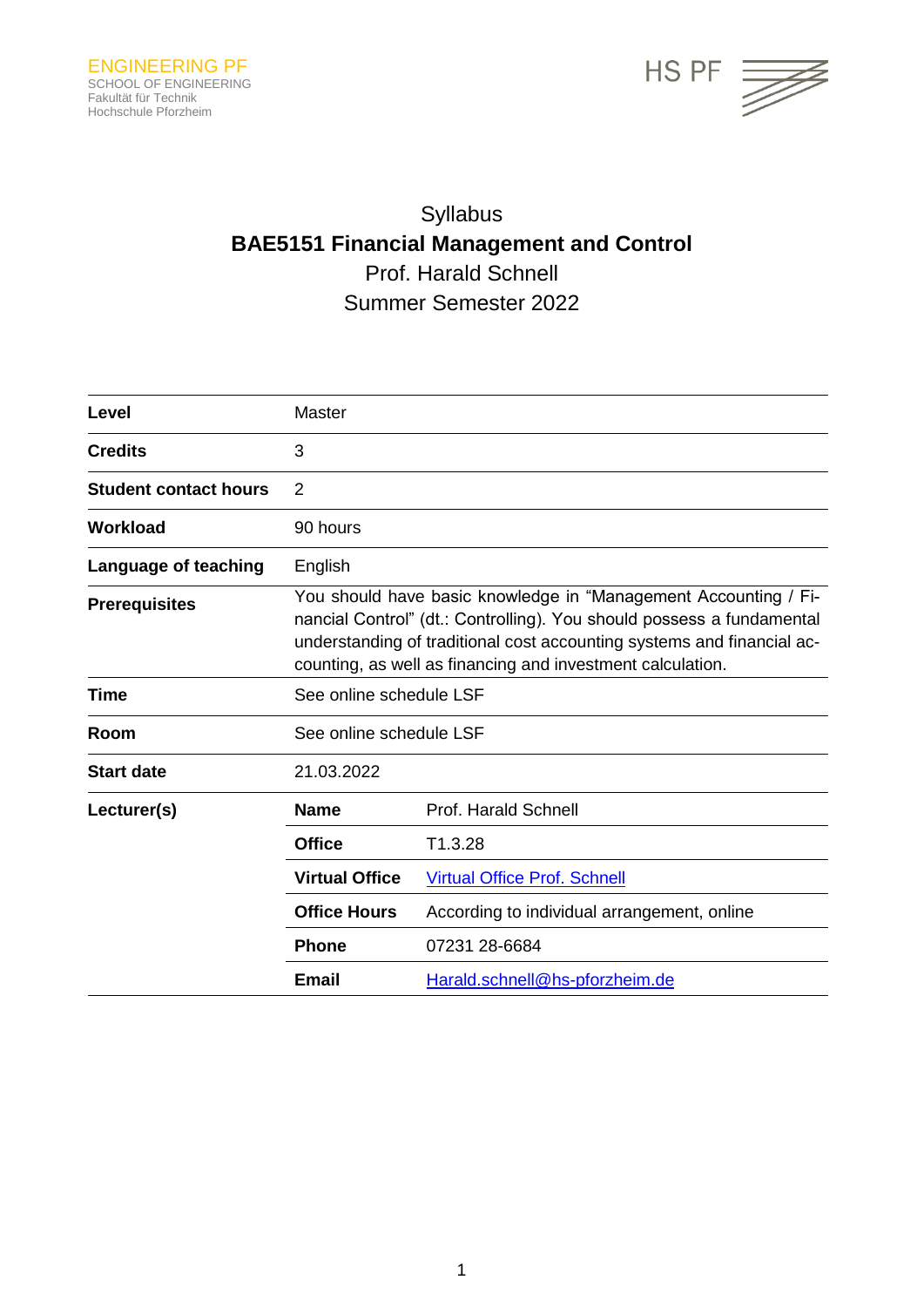## **Summary**

The main topic of this course is how management accountants think and act in order to achieve the financial goals of a company like growth, profitability and liquidity. Management accountants are representatives of the corporate's function "Financial Management & Control". By using adequate financial instruments, they help taking optimal management decisions and thus contribute to the effectiveness and efficiency of a company.

#### **Outline of the Course**

Course Topics:

- 1. Business Simulation (1 day): Based on the description of an imaginary company called Robert Wash Ltd, students learn – as chief executive officer (CEO) of this company – how to allocate economic resources to maximise the profit of this company. They revise their basic knowledges in management accounting as well as cost and financial accounting.
- **2.** Workshops (roundabout 10 sessions): In ten sessions students present a topic and prepare a 4-page seminar paper about a current topic of management accounting. The topics will be announced at the beginning of the semester.

## **Course Intended Learning Outcomes and their Contribution to Program Intended Learning Outcomes / Program Goals**

| <b>Program Intended Learning Outcomes</b> |                                                                                                                                                       | <b>Course Intended Learning Outcomes</b>                                                                                                                                |  |
|-------------------------------------------|-------------------------------------------------------------------------------------------------------------------------------------------------------|-------------------------------------------------------------------------------------------------------------------------------------------------------------------------|--|
|                                           | After completion of the program the students will<br>be able                                                                                          | After completion of the course the students will be able                                                                                                                |  |
| $\mathbf{1}$                              | Responsible leadership in organizational contexts                                                                                                     |                                                                                                                                                                         |  |
| 1.1                                       | to demonstrate their solid knowledge of numerous<br>relevant management principles. They are able to<br>explain and discuss them discerningly.        | Vermittlung und Vertiefung der essentiellen Kenntnisse des Management<br>Accountings (dt.: Controlling) zur Sicherung von Rentabilität und Liquidität<br>im Unternehmen |  |
| 1.2                                       | to apply management principles within an organi-<br>zational context.                                                                                 | die Rolle des Management Accountants (dt.: Controllers) im Unterneh-<br>men an Hand eines durchgängigen praxisnahen Fallbeispiels zu überneh-<br>men.                   |  |
| 1.4                                       | to understand and deal with the challenges of eth-<br>ics and sustainability for responsible business oper-<br>ations and are able to deal with them. | Management Accountants als Berater der Geschäftsführung beizustehen<br>und so an der Bildung von Unternehmenszielen und deren Erreichung mit-<br>wirken.                |  |
| $\mathbf{2}$                              | Creative problem solving skills in a complex business environment                                                                                     |                                                                                                                                                                         |  |
| 2.1                                       | to recognize and define problems as well as as-<br>sess their importance.                                                                             |                                                                                                                                                                         |  |
| 2.2                                       | to analyse complex in-company and inter-com-<br>pany problems and challenges from different per-<br>spectives and/or within an international context. | Instrumente des Controllings anzuwenden um Probleme zu Lösen.                                                                                                           |  |
| 3                                         | Creative problem solving skills in a complex business environment                                                                                     |                                                                                                                                                                         |  |
| 4                                         | Interdisciplinary and integrative work                                                                                                                |                                                                                                                                                                         |  |
| 4.1                                       | to apply their expert knowledge in the engineering<br>and business field and to provide integrated solu-<br>tions to complex tasks.                   | Controlling-Kenntnisse, die helfen technische Konzepte auf Ihre wirt-<br>schaftliche Sinnhaftigkeit hin zu bewerten, anzuwenden.                                        |  |
| 4.3                                       | to develop and assess alternative solutions taking<br>diverse disciplines into account and apply them to in-<br>tegrated comprehensive solutions.     | Controlling-Kenntnisse, die helfen technische Konzepte auf Ihre wirt-<br>schaftliche Sinnhaftigkeit hin zu bewerten, anzuwenden.                                        |  |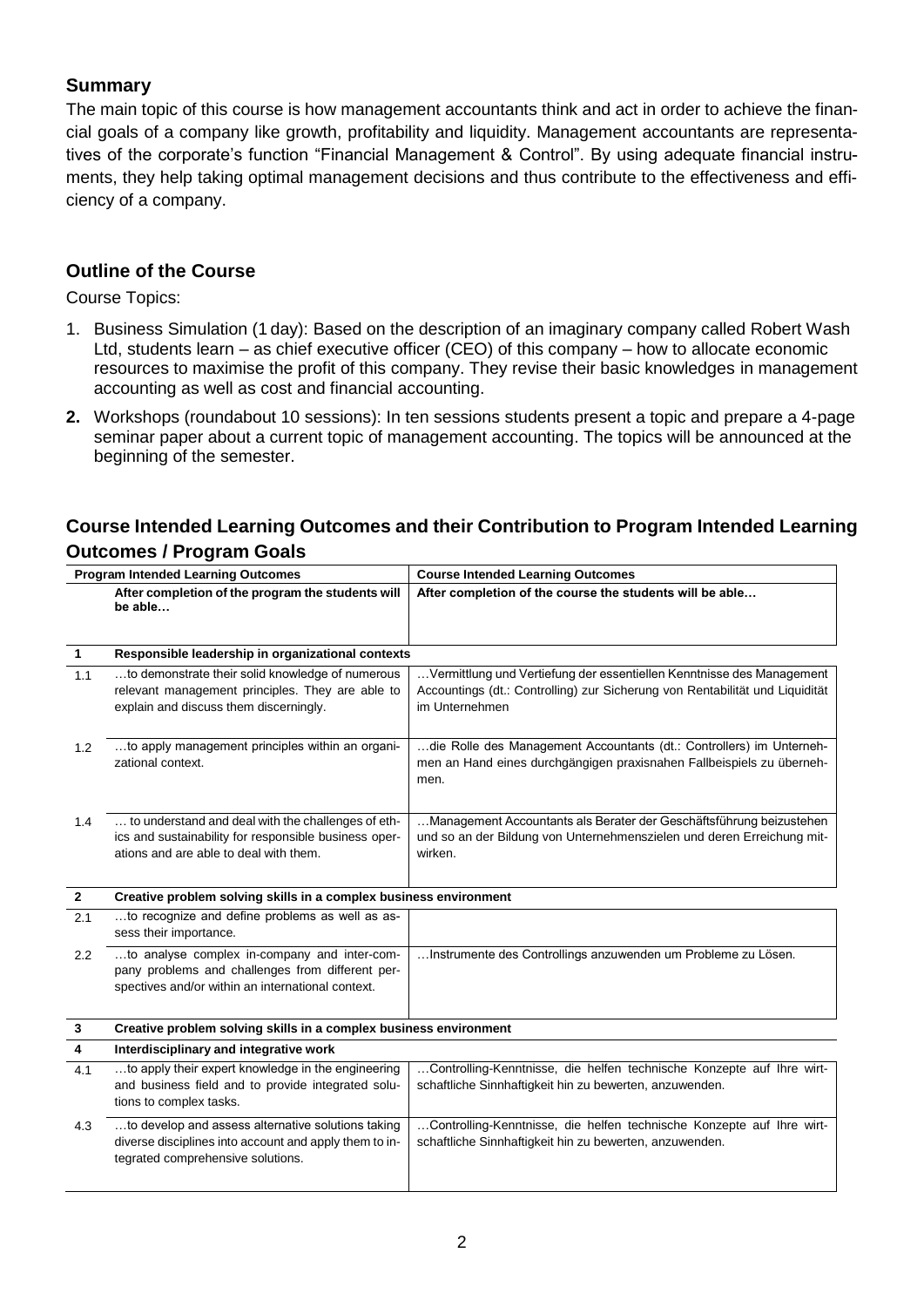## **Teaching and Learning Approach**

- *Be active* and actively participate in the workshops and discussions.
- Please note the *principles of scientific work* when preparing your presentation and seminar paper.
- Please use the suggested *literature* to reflect on the content of this course in a critical way!
- Please read *newspapers* regularly and especially economic-relevant information to become aware of topical issues, which are relevant for the lecture. By doing this, you will improve your capabilities to transfer theoretical knowledge into practice.

## **Literature and Course Materials**

General literature of management accounting:

- *IGC (International Group of Controlling (Hrsg.)):* Controller-Wörterbuch. 4. überarbeitete und erweiterte Aufl.; Stuttgart : Schäffer-Poeschel – 2010
- *Krause, H.-U.; Arora, D.:* Controlling-Kennzahlen Key Performance Indicators. Zwei-sprachiges Handbuch Deutsch/Englisch – Bi-lingual Compendium German/English. 2. Aufl.; München : Oldenburg - 2008
- *Reichmann, T.: Controlling – Concepts of Management Control, Controllership and Ratios. 1. Aufl.; Berlin – Springer : 1997*
- *Weber, J.; Schäffer, U.:* Einführung in das Controlling. 15. überarbeitete und aktualisierte Aufl.; Stuttgart : Schäffer-Poeschel – 2016
- *Weber, J.; Schäffer, U.:* Einführung in das Controlling. Übungen und Fallstudien mit Lösungen*.* 3. überarbeitete und erweiterte Aufl.; Stuttgart : Schäffer-Poeschel – 2016
- *Weber, J.; Schäffer, U.:* Introduction to Controlling. 1. Aufl.; Stuttgart : Schäffer-Poeschel 2008
- *Weygandt, J.; Kimmel, P.; Kieso, D.:* Managerial Accounting. 6th ed.; Wiley; Hoboken, N.J.: Wiley, 2012

Specific, topic-relevant literature has to be chosen by the students themselves.

#### **Assessment**

Grading is based on student's presentation, their activity during the workshops, as well as their assignment.

**Grading scale**: (see SPO / ..§ 24 (2) SPO", allg. Teil, Neufassung vom 01.09.06):

- $1 =$  excellent (sehr gut) = outstanding work; represents exceptional work
- $2 =$  good (gut) = work which is far above average; represents good work
- $3$  = satisfactory (befriedigend) = average work; represents sufficient work
- $4 =$  sufficient (ausreichend) = work with shortcomings which still meets requirements; still acceptable = represents below average work with considerable shortcomings
- 5 = insufficient (nicht ausreichend) = work with severe shortcomings, does not meet requirements; represents work which won't be accepted due to serious shortcomings

For a differentiated evaluation of the examination, individual grades will be increased or decreased by steps of 0.3; the grades 0.7, 4.3 and 5.3 are excluded.